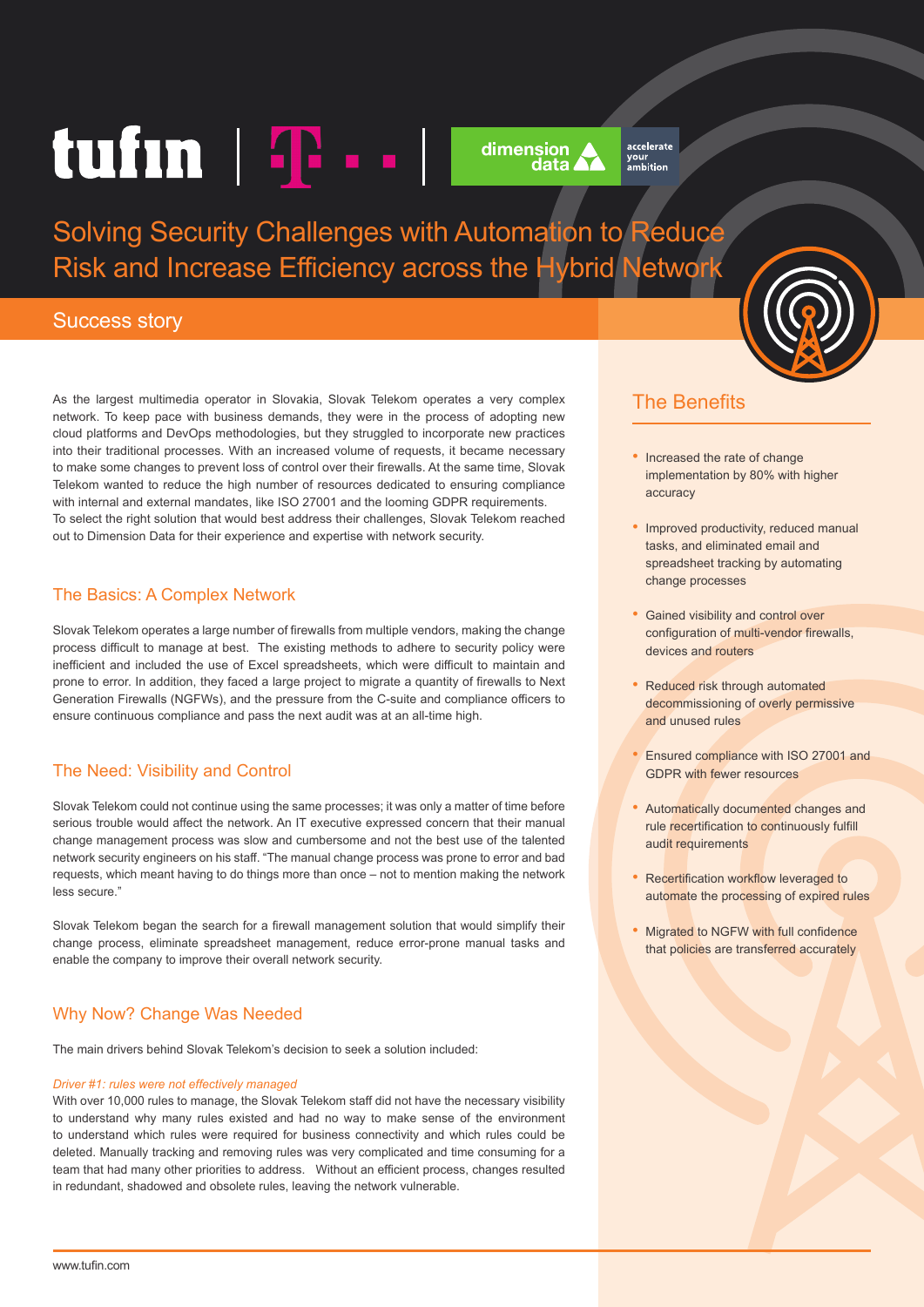#### *Driver #2: firewall migration*

Because of a project to migrate from traditional to NGFWs, it was necessary for Slovak Telecom to ensure that all firewall rules were properly transferred and implemented. At the end of the migration, the company planned for approximately 90% of their existing firewall environment to be NGFW.

#### *Driver #3: passing internal audit*

Slovak Telekom required a more effective solution to ease the burden of passing internal and external security audits and needed an auditable change process to replace emails and Excel files. They also had a compliance requirement to manage and track the expiration for all access rules.

#### The Solution: Visibility and Automation

Slovak Telekom made a decision to adopt a Network Security Policy Management (NSPM) solution to track and monitor the rule change process. The goal was to provide the simplicity that comes with a single network view to gain visibility across their entire network. With a multi-vendor firewall infrastructure, using each individual firewall vendor management tool to solve their challenges would not have provided the relief needed to streamline operations.

With the help of Dimension Data, Slovak Telekom launched a review process to select a vendor.

#### The Decision: Why Tufin?

Dimension Data understood Slovak Telekom's needs from the beginning. "It is a high priority for Dimension Data to develop a close relationship with the key influencers on any project to gain a deep understanding of their goals," said Vladimír Ružička, Managing Director of Dimension Data Slovakia.

Following six months of research, evaluation and due diligence, and a thorough proof of concept (POC) with the corporate security and operations teams, Slovak Telekom selected Tufin Orchestration Suite™ because it had the best workflow solution and could be fully deployed within a couple of months.

#### The Deployment: Instant Value with a Phased Approach

Slovak Telekom had a tight timeline, and Dimension Data was enlisted to help the company deploy Tufin SecureTrack and Tufin SecureChange. Only a month later, the solution was in production managing 34 of their multi-vendor firewalls. Step by step, they added more firewalls to Tufin Orchestration Suite until they connected Slovak Telekom's entire estate.

By taking a phased approach to adding firewalls, Slovak Telekom was able to open access for all technicians to submit change requests. All the users were fully trained and now use Tufin Orchestration Suite directly for all change requests.

#### The Results: Improved Productivity, Security and Compliance

Slovak Telekom fully integrated Tufin Orchestration Suite into their everyday processes, and close to 80% of their technicians use the solution daily to request changes. Through the implementation of Tufin Orchestration Suite, the company has achieved the following:

**Automated processing of expired rules:** Engineers can add a one-year expiration for each access request and leverage the recertification workflow to automate the processing of expired rules.

**Reduced time to implement changes:** Productivity gains were experienced immediately as they reduced the time it takes to implement a change from 1 week to 1-2 days, eliciting positive feedback across the company.

**Increased productivity:** After the ramp-up time, the operations team now handles approximately 200 requests per month.

*"A firewall without a guard to manage it is a security concern." Slovak Telekom senior IT executive*

*"In the case of Slovak Telekom, we were confident that Tufin was the right choice to meet their needs," Vladimir Ruzicka, Managing Director Dimension Data Slovakia*